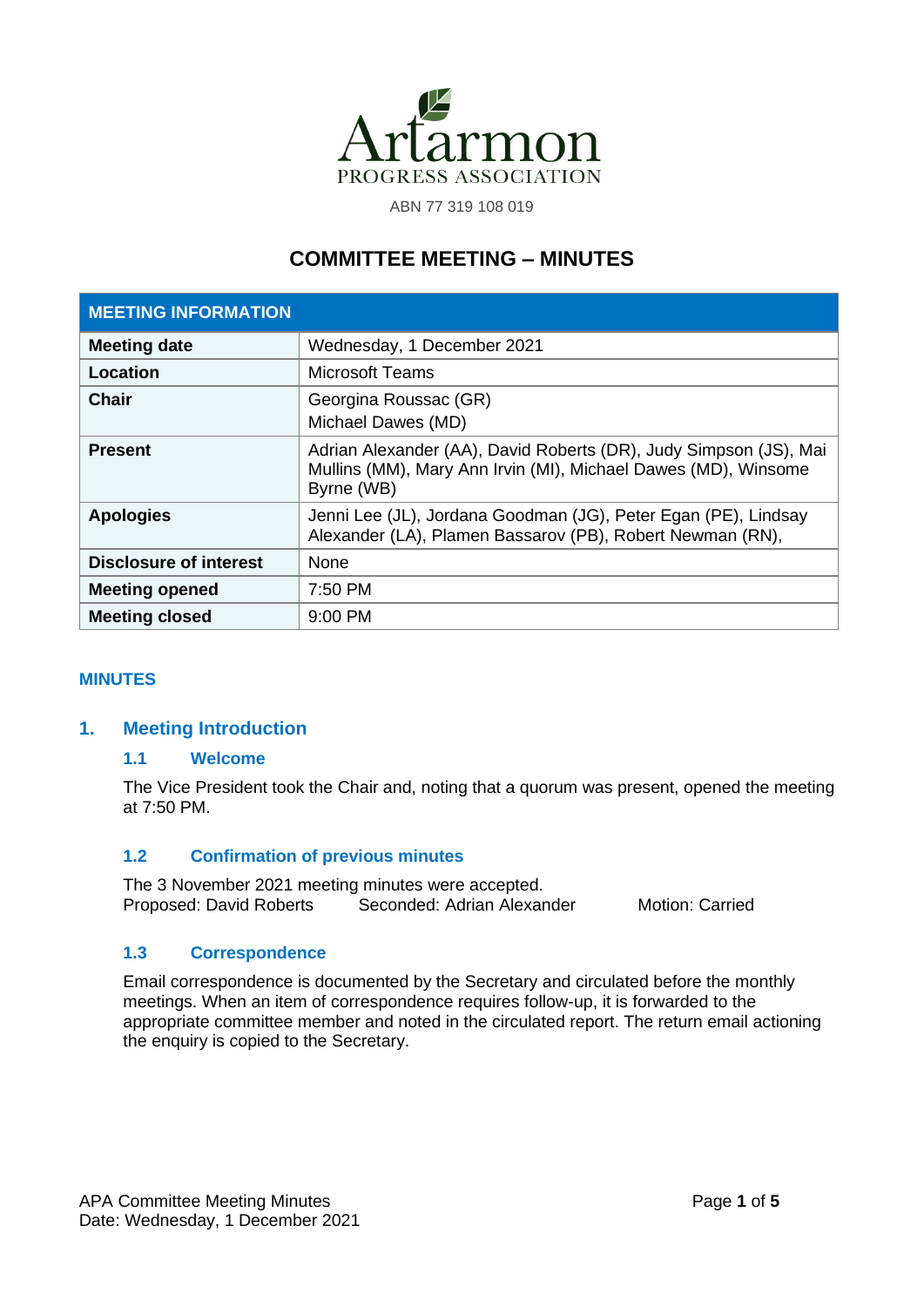| #              | <b>APA Executive Committee position</b>      | <b>Name</b>                                           |
|----------------|----------------------------------------------|-------------------------------------------------------|
| 1              | President                                    | Georgina Roussac                                      |
| $\overline{2}$ | <b>Vice President</b>                        | <b>Michael Dawes</b>                                  |
| 3              | Treasurer                                    | Adrian Alexander by Special<br>Resolution in Feb 2022 |
| 4              | <b>Public Officer</b>                        | Adrian Alexander by Special<br>Resolution in Feb 2022 |
| 5              | Secretary                                    | <b>Mai Mullins</b>                                    |
| 6              | Membership                                   | <b>TBC</b>                                            |
| $\overline{7}$ | Development Applications & Council Liaison   | <b>TBC: Plamen Bassarov</b>                           |
| 8              | <b>Traffic &amp; Parking</b>                 | <b>TBC: Peter Egan</b>                                |
| 9              | <b>Federation Representatives</b>            | <b>TBC</b>                                            |
| 10             | Heritage & History Project Coordinator       | <b>Adrian Alexander</b>                               |
| 11             | <b>WCC Heritage Committee Representative</b> | <b>Adrian Alexander</b>                               |
| 12             | <b>Website Manager</b>                       | <b>TBC</b>                                            |
| 13             | <b>Communications Manager</b>                | <b>TBC</b>                                            |
| 14             | APA exec committee member (no position)      | MaryAnn Irvin                                         |
| 15             | APA exec committee member (no position)      | <b>David Roberts</b>                                  |
| 16             | APA exec committee member (no position)      | <b>Judy Simpson</b>                                   |
| 17             | APA exec committee member (no position)      | Winsome Byrne                                         |

## **1.4 Election of 2022 office bearers and committee positions**

| # | <b>APA Gazette Sub-committee</b> | <b>Name</b>          |
|---|----------------------------------|----------------------|
|   | <b>Gazette Editor</b>            | Winsome Byrne        |
| 2 | <b>Gazette Advertising</b>       | <b>TBC</b>           |
| 3 | <b>Gazette Coordinator</b>       | <b>David Roberts</b> |
| 4 | <b>Gazette Publisher</b>         | <b>APA President</b> |
| 5 | <b>Gazette Distribution</b>      | <b>Judy Simpson</b>  |
| 6 | <b>Gazette Treasurer</b>         | Adrian Alexander     |

## **2. Business arising from previous minutes / outstanding actions**

## **2.1 Improvements to Pacific Hwy/Mowbray Rd intersection**

• No further update. APA has asked to meet with our state MP but no response was received.

## **2.2 FWPA action re community participation in the planning process**

- No further update as the acting Federation President has resigned.
- Action: GR to seek an update at the Federation of Willoughby Progress Association meeting on Saturday 9 October.

## **2.3 Proposed Herbert Street Precinct development concerns**

APA Committee Meeting Minutes **Page 2** of 5 Date: Wednesday, 1 December 2021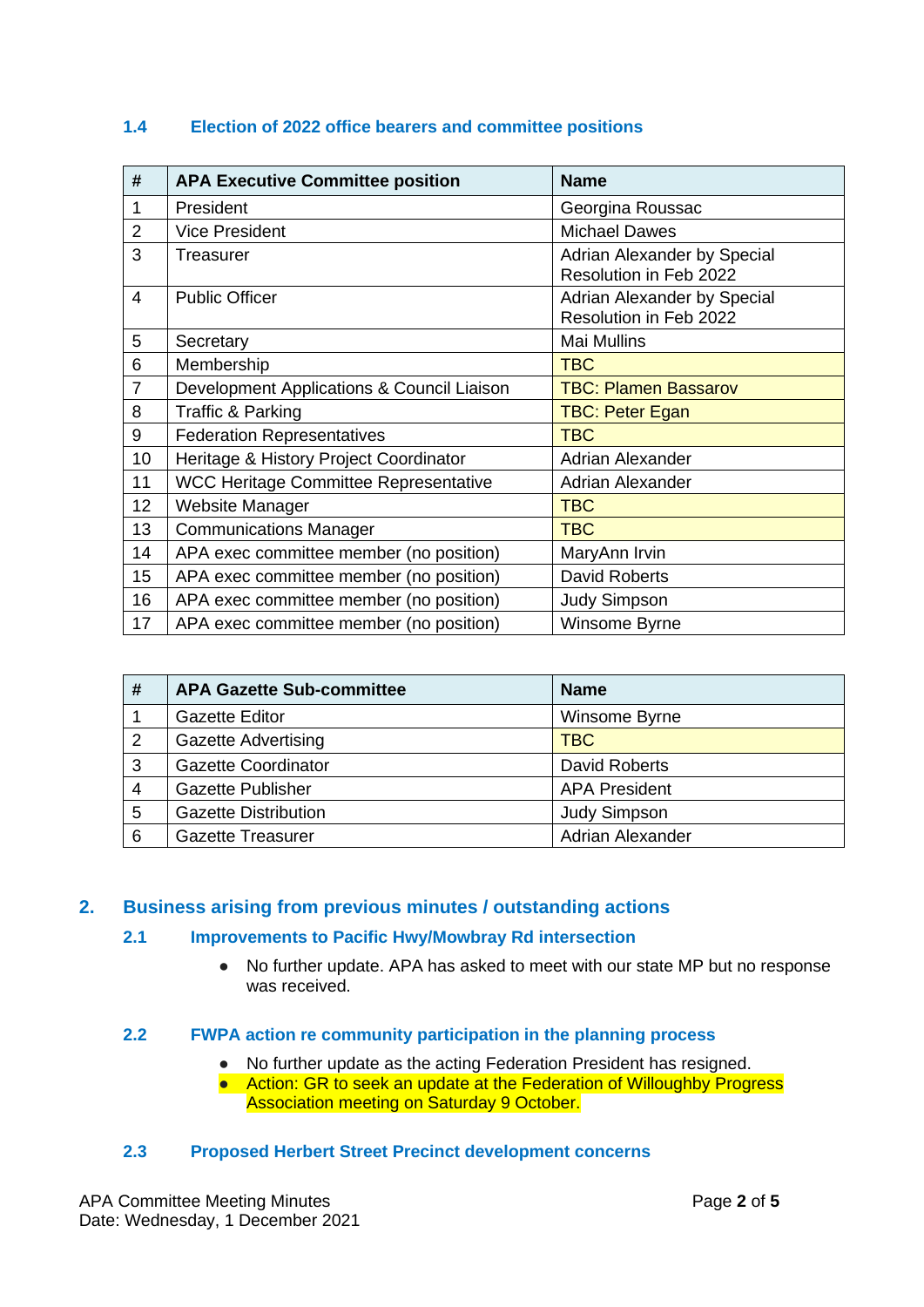- Letter from Minister Hazzard received in response to e-petition.
- The APA received a response from Minister Hazzard to letter from Save RNSH committee.
- Action: MD suggests replying to Minister Hazzard
- **2.4 Request to reconsider inaccessible east-side access to Artarmon Station**
	- No further update.
	- AA advises doing research the history of the inaccessibility goes back to 2002.
	- Action: GR to follow up with our local state representative for a meeting to discuss the Pacific Hwy/Mowbray Rd intersection and inaccessible east-side access.

#### **2.5 New wombat crossing at 26 Hampden Rd Artarmon (& removal of existing pedestrian refuge at crest near tennis courts)**

- No further update.
- MI advises WCC representatives have conveyed that the new wombat crossing will go in, and the removal of existing pedestrian refuge will happen when the new bicycle path goes in.

#### **2.6 Vision for Artarmon (old library site etc)**

- No further update.
- AA advises this will be looked at in the new year (Feb 2022)
- AA advises a meeting has been organised with WCC representatives to provide additional history on Artarmon station and the Wickham statue.

## **2.7 Bowling Clubhouse – feedback to WCC**

- The WCC Community Life Manager, Michael Cashin has emailed revised plans for the Bowling Clubhouse to the APA.
- A few APA members have discussed the heritage black colour and whether the colour is appropriate given climate change.

## **2.8 APA membership engagement drive**

● No further updates - ideas on hold until post COVID.

#### **2.9 Artarmon Loop bus correspondence to WCC**

- The letter has been sent to WCC. No response to date.
- Action: GR to follow up

#### **2.10 WCC Chatswood-St Leonards bicycle path – have your say submission**

- The bicycle paths have been approved for both paths
- APA received a letter which was circulated, that WCC would re-consider the right turn into the Cleg St industrial area.
- This can be closed.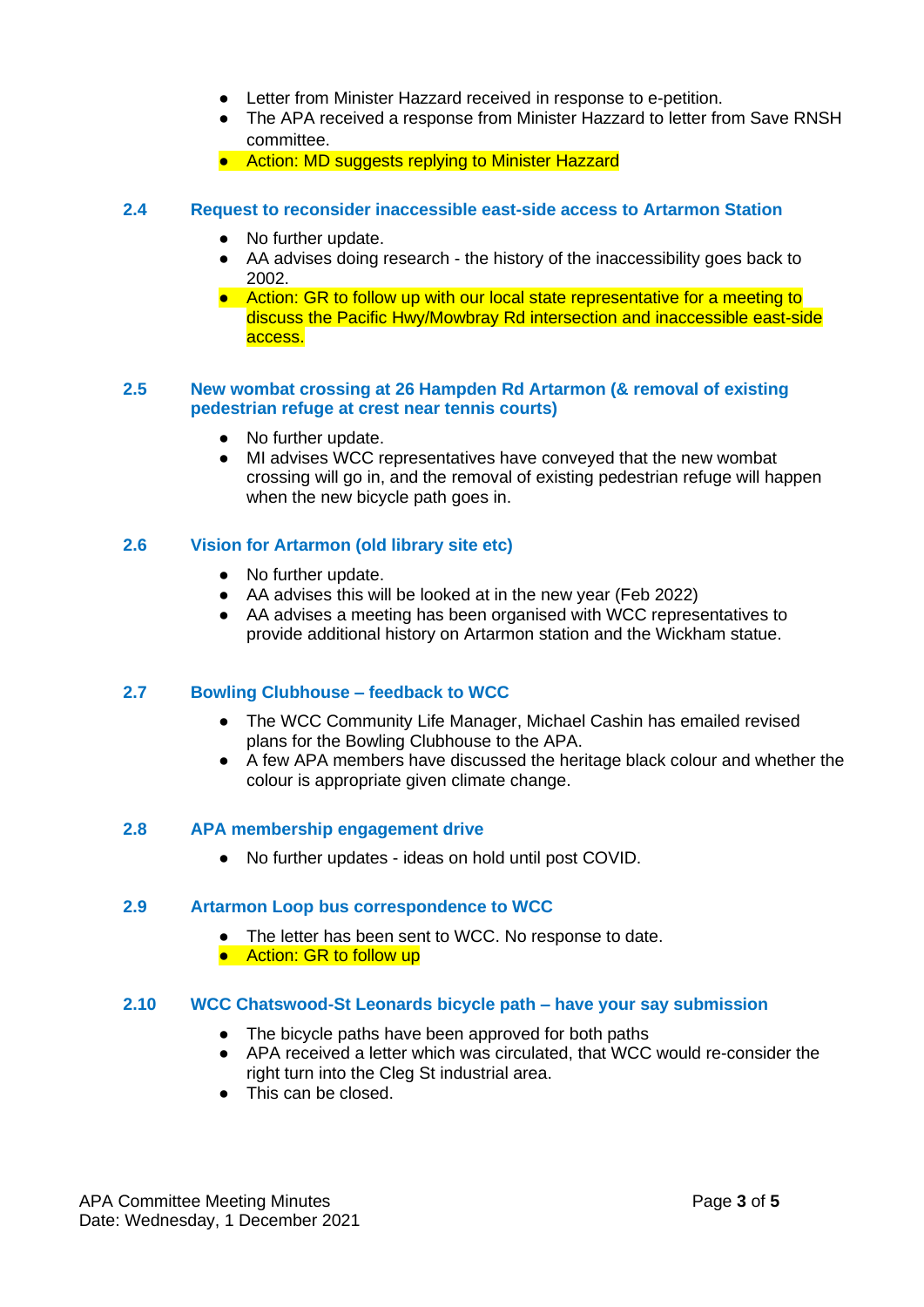## **2.11 Upgrade APA website's theme & server version – investigate themes (news/blog style)**

- Work will commence in December and January.
- MM will circulate draft APA website for feedback before the new site is made active.
- Action: MM will progress

## **2.12 Street plantings in Artarmon**

● Closed

## **2.13 Hampden Rd- Broughton Rd Intersection improvements**

● No further action required at this time.

#### **2.14 Village Green**

● APA meeting with WCC tomorrow in regard to the heritage aspects.

## **3. President's items**

● None

## **4. Committee Reports**

## **4.1 Gazette Update**

- The Gazette Editor spoke about delays and a proposal introduce penalties and cancellation rates.
- The font has been revised slightly to be darker.

## **4.2 Review of WCC Committee minutes**

● Nothing further to report.

## **4.3 Treasurer's Report**

- Report circulated prior to meeting.
- The Treasurer advised due to the closing of Commonwealth Bank in Artarmon and the current inability to do dual signature transactions through that bank's interment banking that consideration be given to changing banks.
- Action: The Treasurer will send wording to the Secretary for inclusion in meeting minutes to proceed with investigation of alternative banking arrangements.

## **5. Any other business**

**6. Open Forum**

## **Meeting closed: 9:00pm**